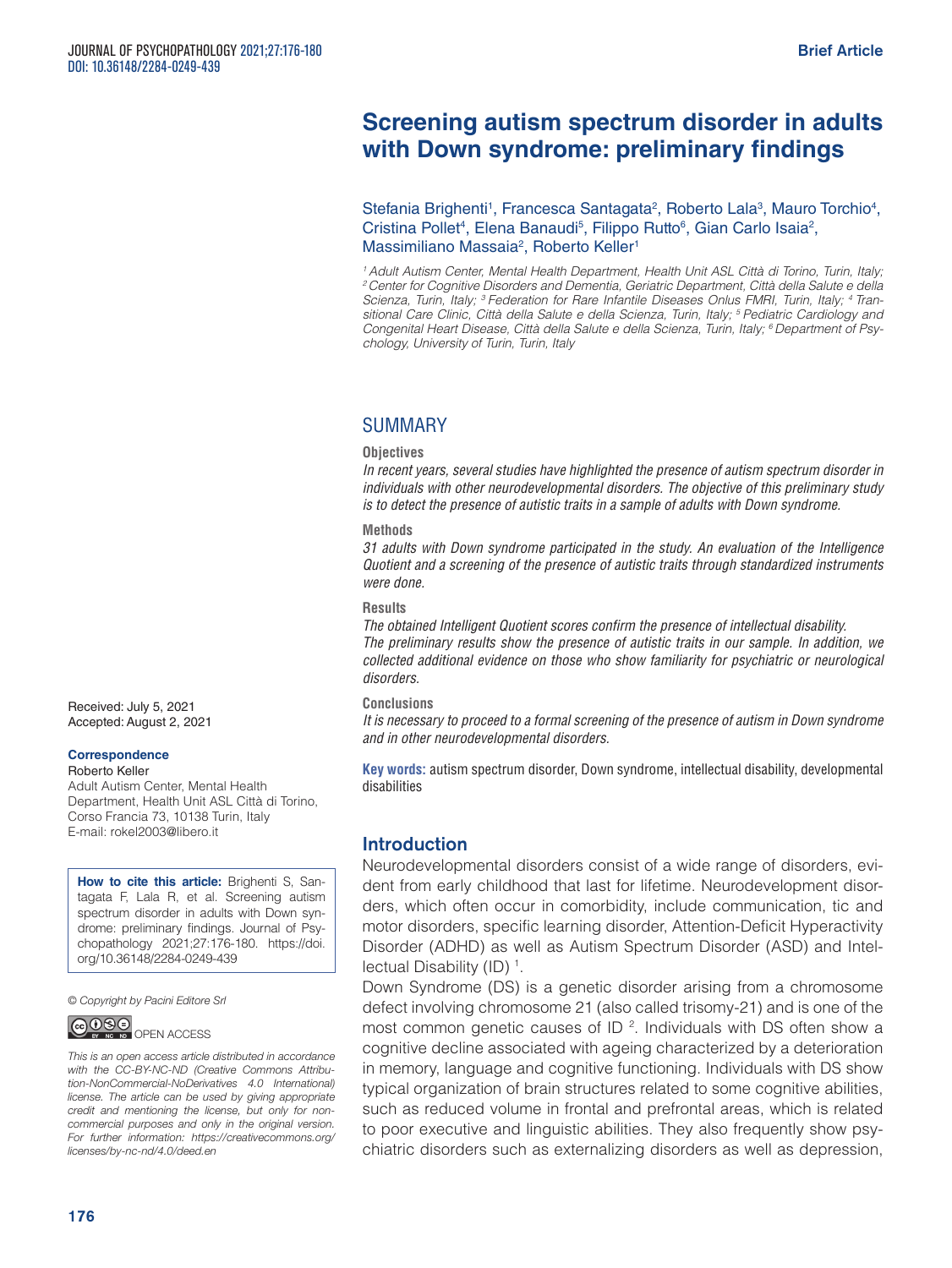anxiety and obsessive-compulsive disorder. Nevertheless, as for other genetic syndrome with intellectual disability, there is a significant lack of research specifically focused on treatments of psychiatric and behavioural problems in DS<sup>3</sup>.

ASD is a neurodevelopmental disorder with early onset in childhood diagnosed on the basis of persistent deficits in social communication and social interaction across multiple contexts (deficits in social-emotional reciprocity, in nonverbal communicative behaviors used for social interaction, and in developing, maintaining, and understand relationships) and restricted, repetitive patterns of behavior, interests, or activities and/or hyper- or hyporeactivity to sensory input or unusual interest in sensory aspects of the environment <sup>1</sup>. In a study population in ASD, ID was found in 53%, which was mild in 35.8% of cases, moderate in 34%, and severe in 30.2% 4 .

In recent years, many studies have reported the presence of autistic traits in people with DS  $5-7$ .

ASD prevalence in general population is 1.85% <sup>8</sup>. In people with DS, the prevalence of ASD varies from 1 to 19% depending on the studies  $5,6$ .

All considered, the main purpose of the present study is to assess autistic traits and behaviors in a sample of DS adults.

# **Methods**

### **Participants**

Participants were recruited from Transitional Care Clinic of Città della Salute e della Scienza Hospital. Inclusion criteria were age greater than 18 years and diagnosis of DS. People with other genetic conditions were excluded from the sample. An informed consensus was collected from the patient or the legal guardian. The privacy rights have been observed.

31 people with DS were included in the study. Mean age was 29.77 ( $\pm$  6.14) years, minimum age 19, maximum age 43. Mean years of schooling 11.70 ( $\pm$  2.2; min 8-max 13,); 16 participants were females (51.61%) and 15 were males (48.39%).

Demographic characteristics are summarized in Table I.  $38.7\%$  (n = 12) of our sample had at least one person with a psychiatric or neurological disorder in their family. These include neurological conditions such as epilepsy, neurodegenerative diseases (e.g., multiple sclerosis, amyotrophic lateral sclerosis, prion disease, unspecified dementia, colorblindness) or psychiatric disorders (e.g., bipolar, depression).

Specifically,  $6.45\%$  (n = 2) had familiarity in uncles, 12.9% (n = 4) in parents, 12.9% in grandparents (n = 4), and 6.45% in both parents and grandparents ( $n = 2$ ).

In contrast, 61.29% ( $n = 19$ ) showed no familiarity for these disorders.

### **Instruments**

We administered the Wechsler Adult Intelligence Scale - Fourth Edition; WAIS-IV scale <sup>9</sup> to evaluate the Full Scale IQ (FSIQ).

In addition, we calculated Verbal Comprehension (VCI), Perceptual Reasoning (PRI), Working Memory (WMI) and Processing Speed (PSI) Indices.

We used the Italian version of WAIS-IV <sup>10</sup> to calculate FSIQ score, VCI, PRI, WMI, PSI comparing our sample' scores to standardization samples'.

We also use the Italian version of Scale of Pervasive Developmental Disorder in Mentally Retarded Persons (PDD-MRS in Italian STA-DI: Scala di valutazione dei Tratti Autistici nelle persone con Disabilità Intellettiva) 11,12: this is a screening instrument useful to guide clinician to identify autistic traits in people with intellectual disability. The interviews were administered directly to the subject or to the caregiver.

Both IQ and PDD-MRS/STA-DI scales have been administered by a psychologist with expertise in both ASD and cognitive and neuropsychological assessment in neurodevelopmental disorders.

# **Results**

## Full Scale IQ and indices

The administration of the WAIS- IV scale showed the following results. For the whole sample the minimum score on the Full IQ scale was 32, while the maximum was 74 with an average score of  $37.58$  ( $\pm 8.46$ ).

VCI, PRI, MMI and PSI scores are summarized in the table below (Tab. I).

### Autism

12.09% of the total sample obtain scores indicative of the presence of autistic traits. However, 9.67% of the sample obtain borderline scores that require an additional clinical and diagnostic study. Considering borderline and positive scores, therefore, 22.58% of our sample shows autistic traits. PDD-MRS/STA-DI scores for all participants and according to age and gender are summarized in Table I.

### Further analysis

We first conducted a t-test to detect any gender and age differences in the WAIS- IV Full Scale IQ or Indices and in the score at PDD-MRS/STA-DI. The results show us that there are no gender or age differences.

Then, we conducted a t-test to see if there were any differences related to psychiatric and neurological familiarity. The results show us that there were no significant differences in the scores obtained on the Full Scale IQ and Indices on WAIS-IV.

The results, on the other hand, show a statistically significant difference regarding the scores obtained on the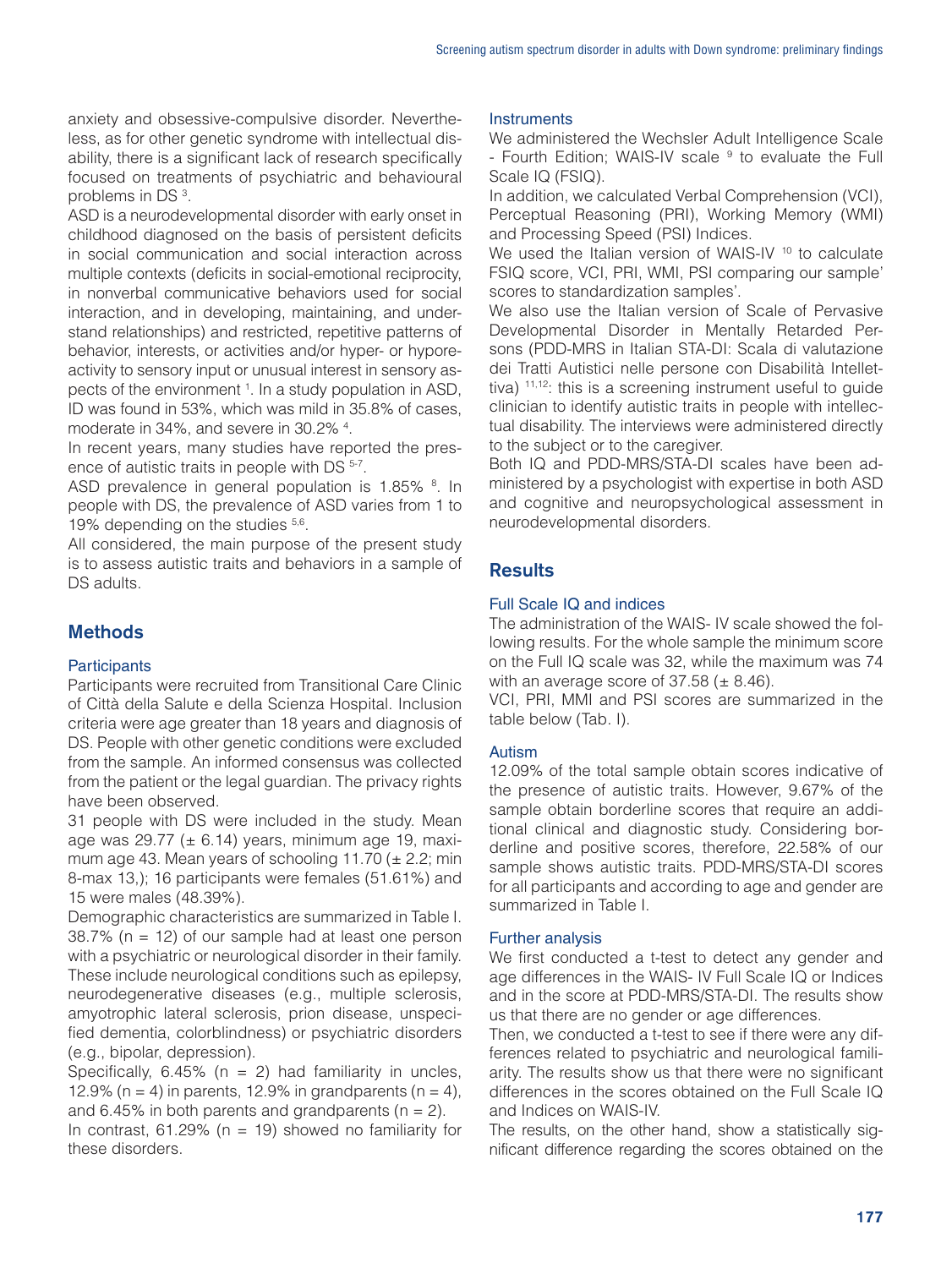|                       | AGE                               | Y. SCHOOLING               | <b>FSIQ</b>                | <b>VCI</b>                 | <b>PRI</b>                        |  |
|-----------------------|-----------------------------------|----------------------------|----------------------------|----------------------------|-----------------------------------|--|
|                       | <b>Min-max</b><br>Mean $(\pm SD)$ | Min-max<br>Mean $(\pm SD)$ | Min-max<br>Mean $(\pm SD)$ | Min-max<br>Mean $(\pm SD)$ | <b>Min-max</b><br>Mean $(\pm SD)$ |  |
| <b>Females</b>        | $20 - 41$                         | $8 - 13$                   | $32 - 58$                  | 47-78                      | 44-65                             |  |
| $(n = 16)$            | 31.06 ( $\pm$ 6.47)               | 11.43 $(\pm 2.39)$         | 37.31 ( $\pm$ 6.49)        | 51.689 $(\pm 7.83)$        | 50.18 $(\pm 6.70)$                |  |
| <b>Males</b>          | $19 - 41$                         | $8 - 13$                   | $32 - 74$                  | 47-100                     | 44-65                             |  |
| $(n = 15)$            | 28.4 ( $\pm$ 5.66)                | 12 ( $\pm$ 2.07)           | 37.86 ( $\pm$ 10.39)       | 52.26 $(\pm 13.36)$        | 50.13 ( $\pm$ 6.05)               |  |
| 19-30 years old group | $19 - 29$                         | $8 - 13$                   | $32 - 74$                  | 47-100                     | 44-65                             |  |
| $(n = 16)$            | $24.87 (\pm 2.96)$                | 12.68 $(\pm 1.25)$         | $37.18 (\pm 10.41)$        | $51.43 \ (\pm 13.10)$      | 48.43 ( $\pm$ 5.85)               |  |
| 31-41 years old group | $31 - 41$                         | $8 - 13$                   | 33-58                      | 47-78                      | 45-65                             |  |
| $(n = 15)$            | $35 (\pm 3.85)$                   | 10.66 $(\pm 2.8)$          | 38 ( $\pm$ 6.08)           | 52.53 ( $\pm$ 7.73)        | 52 ( $\pm$ 6.41)                  |  |
| All partecipants      | $19 - 43$                         | $8 - 13$                   | $32 - 74$                  | 47-100                     | 44-65                             |  |
| $(n = 31)$            | $29.77 \ (\pm 6.14)$              | 11.70 ( $\pm$ 2.22)        | 37.58 ( $\pm$ 8.46)        | 51.97 ( $\pm$ 10.68)       | 50.16 ( $\pm$ 6.29)               |  |

TABLE I. *Demographic characteristics, Full Scale IQ (FSIQ), Verbal Comprehension (VCI), Perceptual Reasoning (PRI), Working Memory (WMI) and Processing Speed (PSI) Indices and PDD-MRS/STA-DI scores according to gender, to age groups and for all participants. For PDD-MRS/STA-DI scores percentages are also indicated.*

PDD-MRS/STA-DI. In particular, subjects with psychiatric or neurological familiarity ( $n = 12$ , mean = 8.17, SD = 4.01) show significantly higher scores than those without familiarity (n = 19, mean = 4.21, SD = 1.75), t = -3.78, p < .001. We conducted an ANOVA to detect any differences in the scores obtained at the various scales by comparing them by degree of familiarity. The results show us that there are significant differences in PDD-MRS/STA-DI. In particular, subjects whose parents showed psychiatric or neurological pathologies ( $n = 4$ , mean = 12.25, SD = 2.17) obtained significantly higher scores,  $F = 13.80$ ,  $p < 001$ . In addition, we wanted to investigate the relationship between Full Scale IQ and Indices of the WAIS-IV and the scores on the PDD-MRS/STA-DI scale: to do so, we created a dichotomous (0 *vs* 1) index that grouped scores below the PDD-MRS/STA-DI cut-off  $(<= 6)$  on one side and borderline or positive scores  $(>= 7)$  on the other.

T-test scores show us that there are significant differences exclusively for the Perceptual Reasoning (PRI) Index. In particular, subjects who expressed borderline or positive scores obtained significantly lower PRI scores (n = 7) (mean = 46, SD = 1.63) t = 2.09,  $p < 05$ . Despite the absence of significance, we attempted to calculate the effect size to measure the strength of the relationship between the variables.

The results show us that for both the FSIQ, PRI and PSI subscale, Cohen's d expresses a large effect size.

Cohen's d for the VCI and WMI indices expresses a mean score (see Table II).

# **Discussion**

Our study underlines the need of a multi-level analysis in DS and, generally, in the neurodevelopmental disorders.

Neurodevelopmental disorder should be considered as an unique spectrum and co-occurrence with ASD, ID, ADHD, communication, tic and motor disorders and specific learning disorder should drive clinicians to look to this disorders with a wide range of investigations 13.

Medical diseases (such as epilepsy, thyroid and cardiac diseases) and psychological or psychiatric disorders (such as mood disorders and cognitive deficits similar to Alzheimer disease) have been shown in adults with DS<sup>14-16</sup>. However the life expectancy of people with DS has increased in the last decades <sup>14</sup>.

Our study confirms the presence of intellectual disability in DS but, at the same time, highlights the presence of

**PDD-MRS/ STA-DI \* N Mean SD Cohen's d FSIQ** 0 24 38.79 9.25 **0.80** 1 7 33.43 2.07 **VCI** 0 24 53.25 11.87 0.66 1 7 47.57 0.97 **PRI** 0 24 51.38 6.64 **1** 1 7 46 1.63 **WMI** 0 24 52.13 6.68 0.66 1 7 49 0 **PSI** 0 24 53.92 6.36 **0.87** 1 7 50 0

TABLE II. *Cohen's d for WAIS-IV Full Scale QI and Indices. \* dichotomous (0 vs 1) indicate scores below the PDD-MRS/ STA-DI cut-off and borderline or positive scores.*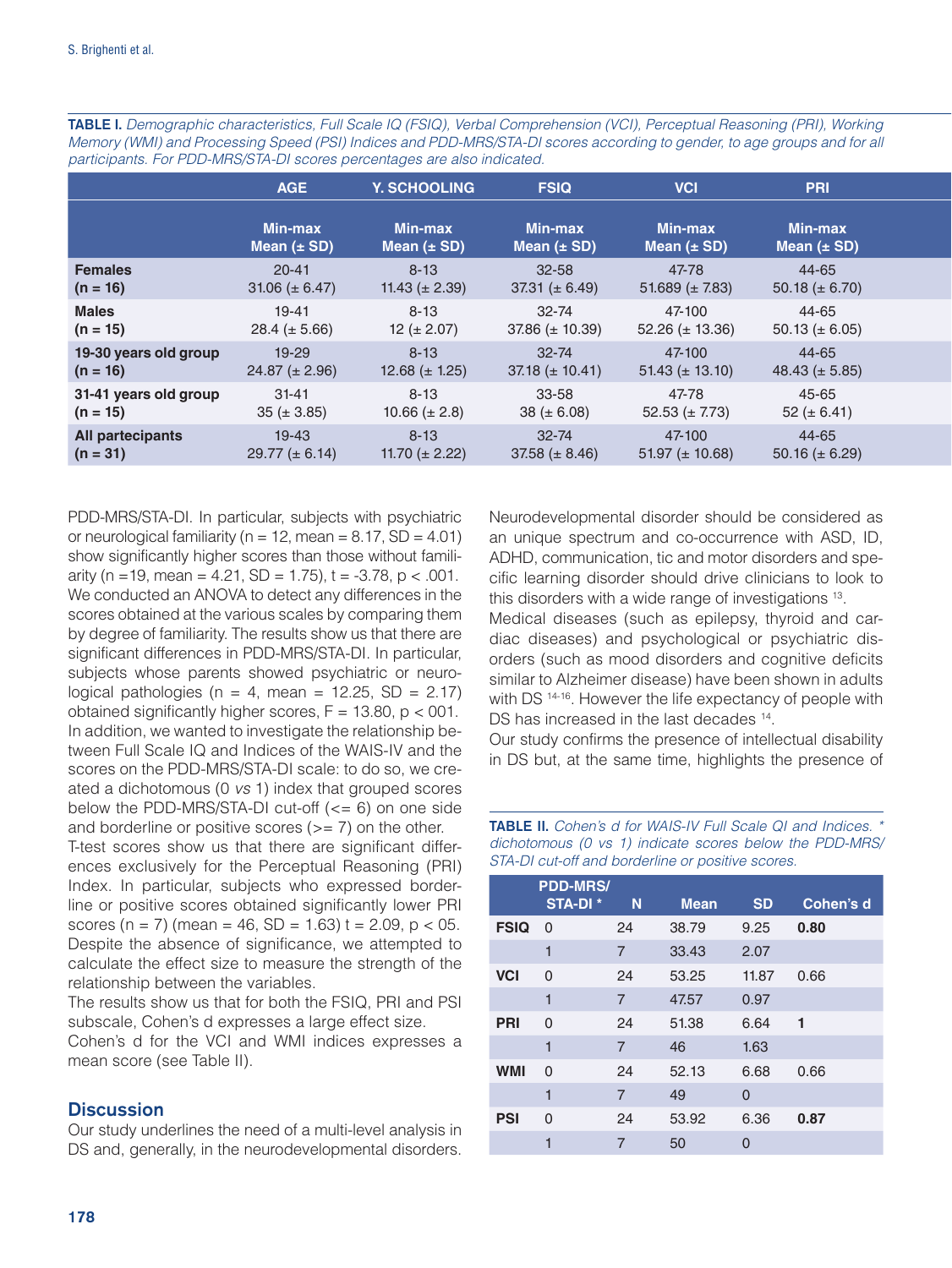| <b>WMI</b>                        | <b>PSI</b>                         | <b>PDD-MRS/STA-DI</b> |                     |                   |                                   |                                                         |
|-----------------------------------|------------------------------------|-----------------------|---------------------|-------------------|-----------------------------------|---------------------------------------------------------|
| <b>Min-max</b><br>Mean $(\pm SD)$ | <b>Min-max</b><br>Mean $(\pm S D)$ | % Negative<br>(n)     | % Borderline<br>(n) | % Positive<br>(n) | % Borderline<br>+ positive<br>(n) | <b>Total Score</b><br><b>Min-max</b><br>Mean $(\pm SD)$ |
| 49-60                             | 50-67                              | 68.75%                | 12.5%               | 18.75%            | 31.25%                            | $1 - 14$                                                |
| 51.56 ( $\pm$ 3.52)               | 53.13 ( $\pm$ 5.79)                | (11)                  | (2)                 | (3)               | (5)                               | 6.75 $(\pm 3.69)$                                       |
| 49-80                             | 50-72                              | 86.66%                | 6.66%               | 6.66%             | 13.33%                            | $1 - 12$                                                |
| 51.26 ( $\pm$ 7.98)               | 52.73 ( $\pm$ 6.02)                | (13)                  | (1)                 | (1)               | (2)                               | 4.67 $(\pm 2.79)$                                       |
| 49-80                             | 50-72                              | 75%                   | 12.5%               | 12.5%             | 25%                               | $1 - 14$                                                |
| $52.37 (\pm 7.97)$                | 53.06 ( $\pm$ 6.23)                | (12)                  | (2)                 | (2)               | (4)                               | $5.56(\pm 3.63)$                                        |
| 49-57                             | 50-67                              | 80%                   | 6.66%               | 13.33             | 20%                               | $1 - 13$                                                |
| 50.4 ( $\pm$ 2.61)                | 53 ( $\pm$ 5.55)                   | (12)                  | (1)                 | (2)               | (3)                               | 5.93 $(\pm 3.26)$                                       |
| 49-80                             | 50-72                              | 77.4%                 | 9.7%                | 12.9%             | 22.58%                            | $1 - 14$                                                |
| 51.42 ( $\pm$ 5.99)               | 53.03 ( $\pm$ 5.81)                | (24)                  | (3)                 | (4)               | (7)                               | $5.74 \ (\pm 3.40)$                                     |
|                                   |                                    |                       |                     |                   |                                   |                                                         |

autistic traits in DS population that deserve further analysis by specialized and multidisciplinary teams, as with multistep-multinetwork model <sup>4</sup> . Furthermore, it seems that the comorbidity between DS and ASD leads to the manifestation of a greater number of behavioral problems such as stereotypic, compulsive or self-injurious behaviors (see <sup>17</sup> for a summary) or aggressive behavior <sup>15</sup>. In adults, DS may show a cognitive deficit not only related to ID but also to cognitive impairment, that should be detected. We suggest that, in DS, ASD should be considered as a co-occurrence and detected, too.

Screening test, as PDD-MRS/STA-DI, should be used routinely in visiting DS people. If possible, a complete neuropsychological evaluation should be used in this population.

If screening of ASD is positive in DS, a complete evaluation for ASD should be used, with Autism diagnostic interview-revised- ADI-r 18 and Childhood Autism Rating Scale-CARS-st 19.

In clinical practice, clinicians should be careful to consider the high co-occurrence among neurodevelopmental disorder. This study underlies the high prevalence of ASD in DS. This result goes against the common thoughts that describe DS population as very friendly and not prone to ASD social deficits. A good clinical guideline for clinicians visiting a patient with a neurodevelopmental disorder should be to carefully explore all neurodevelopmental disorders to detect a possible co-occurrence using a systematized screening with testing.

### **Conclusions**

Recognizing ASD traits in DS, or ASD with complete syndrome could be useful to better understand challenging behavior in DS linked to autism functioning, as hyper-sensoriality or sameness research or routinary behavior related to autism functioning.

If ASD is confirmed, a cognitive-behavioral treatments should be considered to improve ASD symptoms in DS. The major limitation of the present study is the sample size; however, the data obtained can be useful for defining further research protocols and guiding clinical practice. Future research and clinical practice should detect ASD among other neurodevelopmental disorder as intellectual disability, ADHD, Specific learning disabilities and especially in genetic syndromes, as Down's syndrome, that could drive to ASD misdiagnosis; so a specific ASD screening should be used in clinical practice in all Neurodevelopmental disorder. On the base of high cooccurrence among neurodevelopmental disorder, in the specialized visit for ADHD, or ASD or ID, all neurodevelopmental disorder should be carefully screened.

#### Ethical consideration

None.

#### Acknowledgement

None.

#### Funding

None.

#### Conflict of interest

The Authors declare no conflict of interest.

#### Author contributions

The Authors contributed equally to the work.